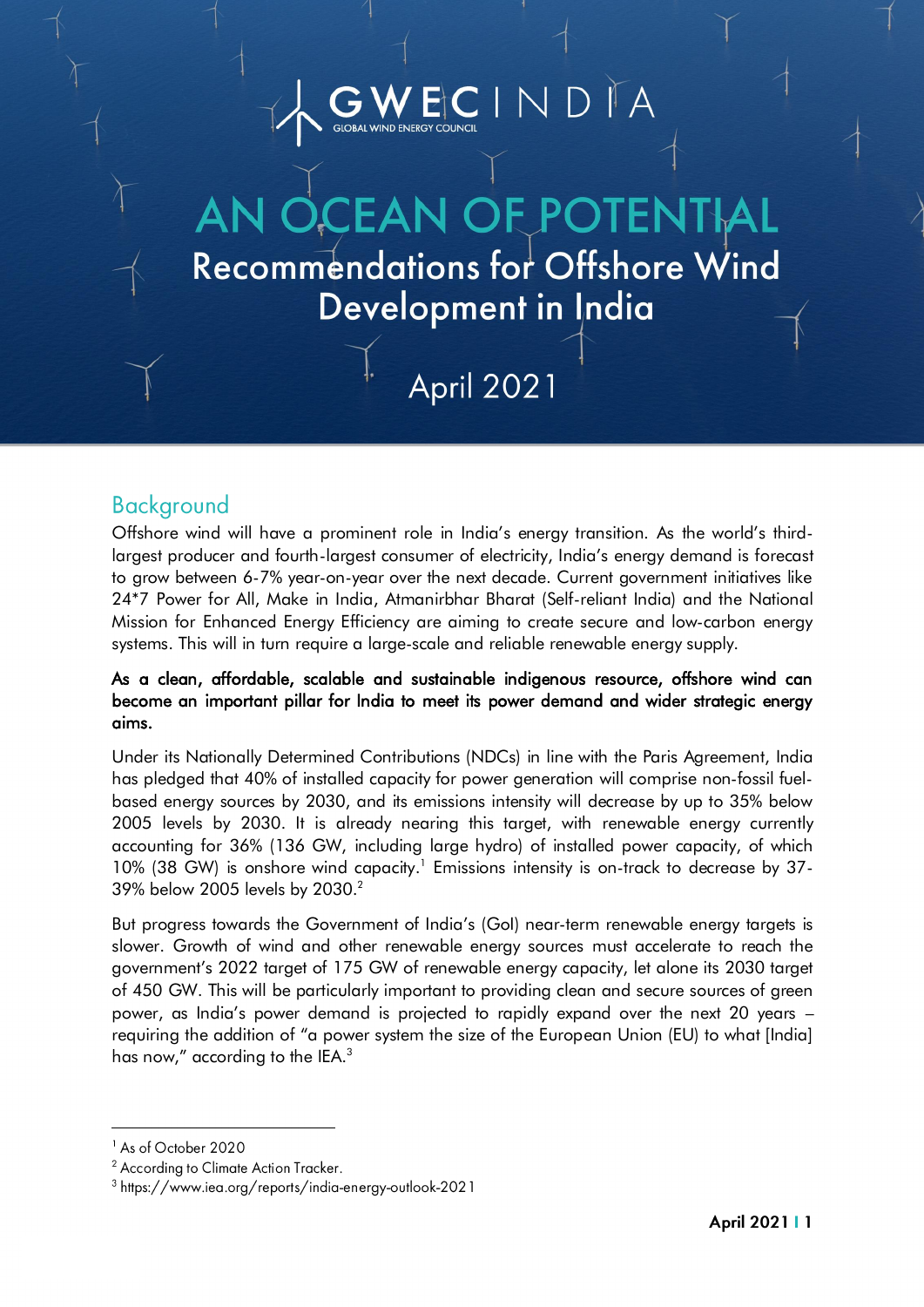

Blessed with around 7,600 km of coastline and a roughly 2.3 million sq. km exclusive economic zone (EEZ), the GoI has recognised the potential of offshore wind to support its climate action plan by [setting](https://mnre.gov.in/img/documents/uploads/42f765854e204d72bb36b46c9e0c4cfa.pdf) two ambitious offshore wind targets: 5 GW by 2022 and 30 GW by 2030. The National Institute of Wind Energy (NIWE) has [earmarked](https://mercomindia.com/gujarat-tamil-nadu-offshore-wind-energy-potential-70-gw/) potential sites off the coast of Gujarat and Tamil Nadu with 70 GW of technical potential, while the World Bank Group has [estimated](http://documents1.worldbank.org/curated/en/716891572457609829/pdf/Going-Global-Expanding-Offshore-Wind-To-Emerging-Markets.pdf) 195 GW of technical potential within 200 metres of India's coasts.

#### Progress in offshore wind development to date

Two pre-feasibility studies have already outlined the zonal areas for offshore wind development in India:

- The [Facilitating Offshore Wind in India \(FOWIND\)](https://www.cecp-eu.in/resource-center/post/fowind-website/home) -2013-18 project, conducted by a GWEC-led consortium and supported by the EU, focused on Gujarat and Tamil Nadu. 4 It identified 16 zones through offshore wind mapping across an area covering 12 nautical miles off the coastline.<sup>5</sup> During this project, the GoI formulated a National Offshore Wind Policy in 2015 to provide a legal framework for the development of the offshore wind sector in the country, evolving the role for Ministry of New and Renewable Energy (MNRE) and NIWE as Nodal Ministry and Agency, respectively.
- The [First Offshore Wind Project of India \(FOWPI\)](https://www.cecp-eu.in/resource-center/post/fowpi-website/home)-2016-19 project, conducted by a COWI-led consortium and supported by the EU, assisted up to the pre-FID (Financial Investment Decision) stage and provided capacity-building for Indian stakeholders. During this project, India's first commercial discussions around offshore wind economics began, resulting in an Expression of Interest (EOI) issued by NIWE in 2018 for a 1 GW project in Gujarat.
- The EOI received an enthusiastic response from leading multinational global and domestic players. However, due to high CAPEX and lack of a financial support scheme, the EOI has not progressed since 2018. In mid-2019, MNRE [applied](https://www.rechargenews.com/wind/india-lines-up-900m-gap-funding-for-first-offshore-wind-farm/2-1-629356) for an €800 million viability gap funding (VGF) to the Ministry of Finance, to support the construction of the first 1 GW project in Gujarat.
- The Financial modelling of offshore wind farms in India (FIMOI 2019-2021) entails partnership between the MNRE, NIWE and the Danish Energy Agency (DEA).<sup>6</sup> The project aims at supporting the Indian government in building information to develop the Indian offshore wind market in the short and long-term perspective. Draft reports on technology and LCOE have been made available for stakeholders' comments.

#### Current status of the offshore wind market

The MNRE is pursuing an offshore wind measurement campaign to have at least 10 GW of valid and accurate on-site data for feasible offshore wind siting. NIWE is also planning to install five LiDARs (Light Detection and Ranging) in 2021 that would gather precise bankable data critical to developing offshore wind projects; five LiDAR locations aggregating to 7.4 GW

<sup>4</sup> In India, currently only one LiDAR commissioned in 2017 is installed in Gujarat coast.

<sup>5</sup> 8 zones in Gujarat and 8 in Tamil Nadu

<sup>&</sup>lt;sup>6</sup> Centre of Excellence for offshore wind established as part of the India-Denmark Energy Partnership programme.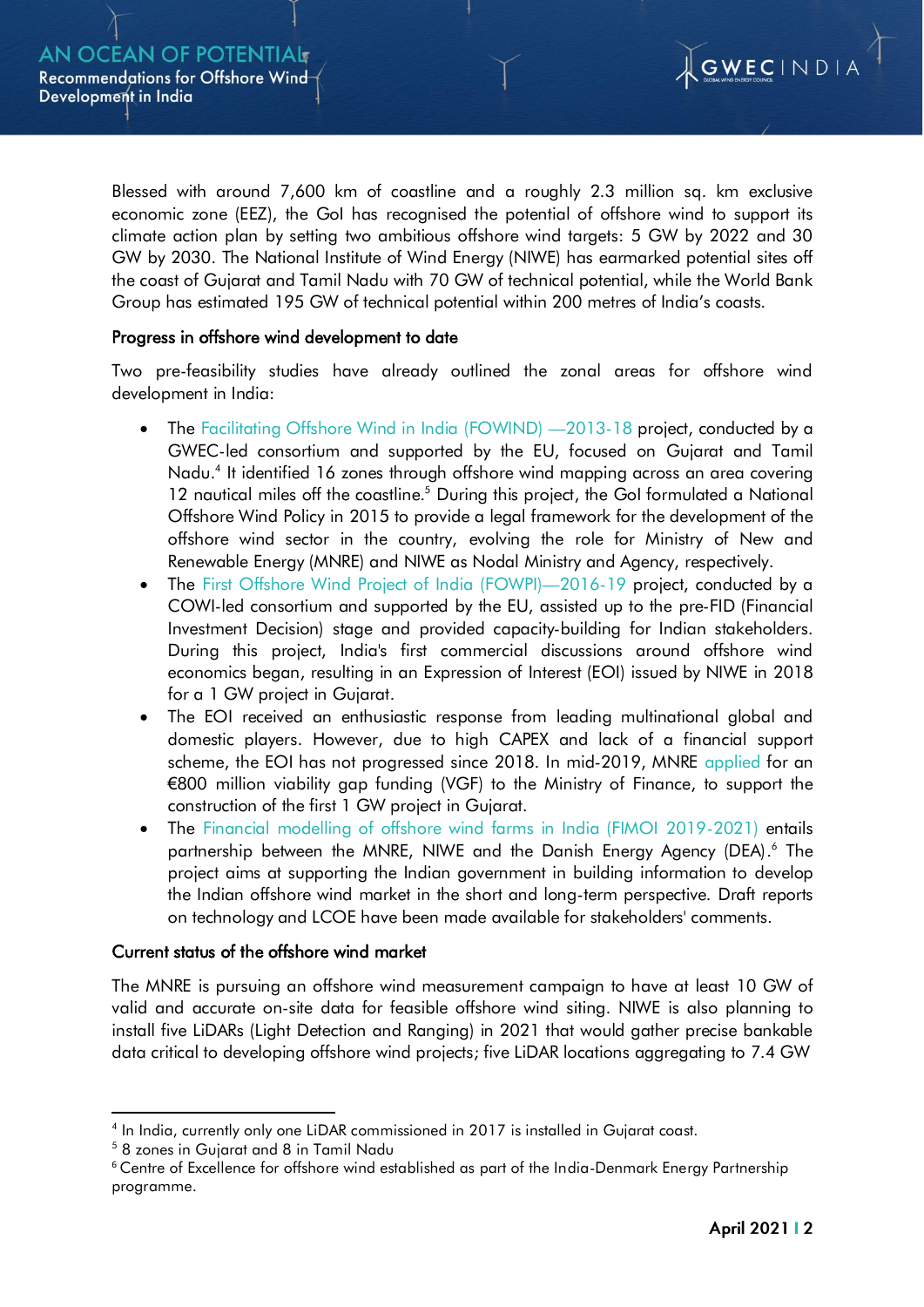

indicative installable capacity have been proposed, with two in Gujarat and three in Tamil Nadu.

The MNRE is currently seeking feasible cost interventions from stakeholders for the first 1 GW project in Gujarat. Meanwhile, the structures for offshore wind power purchase agreements (PPAs) and auction designs are being examined by government authorities.

Status of offshore wind site readiness and tender activity in Gujarat and Tamil Nadu presented in the table below shows that Tamil Nadu sites have stronger offshore wind resources than Gujarat sites.

| Category                        | Gujarat                                                                                                                                                                                                             | <b>Tamil Nadu</b>                                                                                                                                                                                                                    |
|---------------------------------|---------------------------------------------------------------------------------------------------------------------------------------------------------------------------------------------------------------------|--------------------------------------------------------------------------------------------------------------------------------------------------------------------------------------------------------------------------------------|
| <b>LiDAR</b>                    | One LiDAR commissioned at Zone-B in Nov 2017;<br>Two are Proposed for zone A & B                                                                                                                                    | No LiDAR installed; Three LiDAR proposed for Zone<br>A, B, and C                                                                                                                                                                     |
| Avg. Wind<br>Speed              | $\sim$ 7.63 m/a @100m HH as per 6-month LiDAR<br>Data-Zone-B                                                                                                                                                        | NIWE's 100 m guyed mast installed at<br>Rameshwaram shows 8.62 m/s average wind<br>speed @100m HH and WPD of 603 W/m2 @50 m<br>$a.g.$ l.                                                                                             |
| Geotechnical<br>Condition       | Extensive weak clay or soft soil layers $(\sim 9m)$ found<br>in Zone A & B; challenging and costly for<br>foundation design and need customization                                                                  | Better than Gujarat site soil profiles for zone A<br>indicate significant spatial variation in the southern<br>Tamil Nadu offshore region; ranging from weak/<br>loose sands/clays to strong cemented sand to depth                  |
| Infrastructure<br>and Logistics | Pipavav port is larger and lively with high vessel<br>availability and storage facility in the region but<br>needs to be optimised for offshore wind                                                                | Ports are relatively smaller in size; need significant<br>modification efforts for readiness to OWF<br>installation                                                                                                                  |
| <b>Coastal Area</b>             | Rich in biodiversity and has fishing communities up<br>to 10 km off the coast; Rapid Environmental Impact<br>Assessment (EIA) study is done, however, detailed<br>EIA study for overall impact analysis is required | Strong tradition of fishing communities at the<br>coastal area; precise geopolitical, EIA, and social<br>acceptance study is required                                                                                                |
| Tender or<br>other activity     | Eol invited for Zone-B nearest to Pipavav port in<br>Gulf of Khambhat- Rapid EIA study, Geotechnical<br>and geophysical analysis are done.                                                                          | No tender is floated till date; Plan is to award first<br>project of 300-500 MW capacity in zone- $B^7$ ;<br>75 acres of land is allocated to NIWE for setting the<br>first National Offshore Research & Testing Facility<br>2019-29 |

### Key Challenges to the Offshore Wind Sector

Given the strategic importance of offshore wind to meet India's renewable energy targets, GWEC India highlights the following key challenges for offshore wind sector development:



# National policy and regulatory framework

National policy lacks clear objectives towards long-term development, such as a long-term roadmap of at least 10 years and security for off-taker risks. The recurring financial instability of power distribution companies (DISCOMs) with no securitisation or guarantee mechanisms, power curtailment and delayed evacuation poses high risks for project developers and investors. The current [National Offshore Wind Energy](https://mnre.gov.in/img/documents/uploads/dd5f781d18d34b9ca796f5364f7325bb.pdf)

 $^7$  In the best case, cost of 7.2 INR/unit for zone-B of Tamil Nadu is estimated as per FIMOI 'LCoE for first offshore wind farms in India' report. Addition of VGF can certainly drive the cost further down.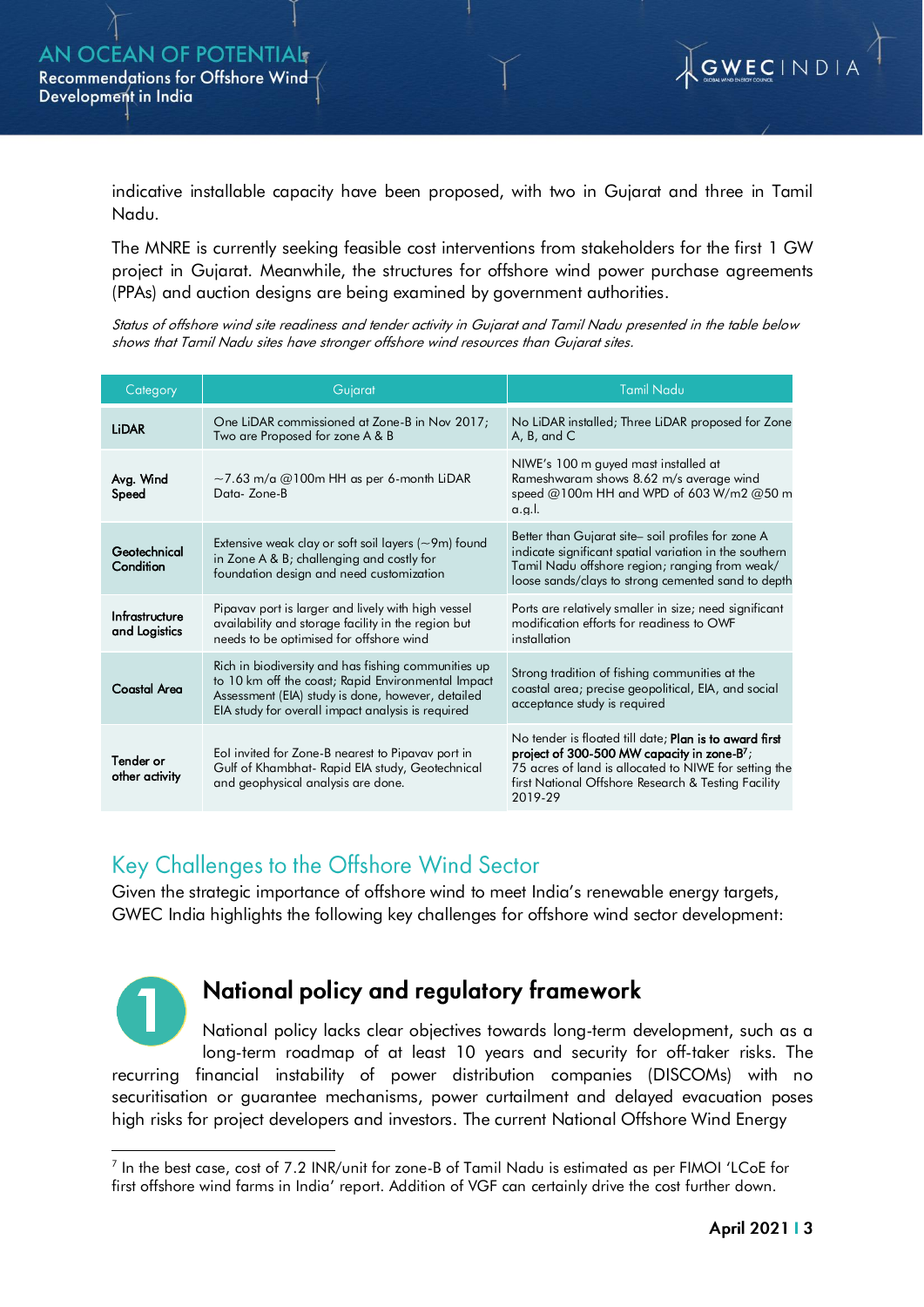

policy does not specify a clear framework for planning and delivery of offshore wind grid infrastructure. Further, permits and clearance processes are also ambiguous, involving numerous ministries and coordination by NIWE for obtaining Stage-I and II Clearances as listed in the policy.

Transparent and streamlined regulation is crucial to attracting significant investment at the levels needed for offshore wind project development. Draft offshore wind energy lease rules need to be gazetted sooner to regulate and grant offshore wind project prospecting to private players.



# **High CAPEX**

In India, solar and onshore wind tariffs are cheaper than any conventional or other renewable sources. Since the initial cost of offshore wind is comparatively higher, due to heavy component costs, and land is still available for ground-based projects, there is resistance around the cost of energy from both the government and consumer perspectives. A decision on VGF support for the first offshore wind project from the Ministry of Finance has been delayed in light of the pandemic, but should be accelerated to send a positive market signal.



### Job creation and economic benefits

The onshore wind sector has already spurred a robust local industry and supply chain in India. Offshore wind is likely to create opportunities for direct employment and inward investment, which will exceed the public support required at an early stage many times over. However, currently, these job creation or investment benefits of offshore wind have not been factored into the undertaken cost-benefit analysis, and these positive economic effects need to be articulated and presented to the appropriate ministries in India.



### Mapping and data access

There is uncertainty associated with inefficient and largely inaccessible bankable offshore wind data and studies based on GIS data. In the identified offshore wind development zones, precise mapping of exclusion zones and areas for other ocean uses (e.g. shipping lanes, defense areas, fishing areas, ecologically protected areas, oil exploration, mineral extraction and dredging regions, submarine communication cables, and coastal tourism) is partially or fully unavailable. This has contributed to delays in the consenting process. Ideally, a 12-month hatching period would be required to identify bankable offshore wind project sites, once LiDARs are installed under MNRE and NIWE's current measurement campaign.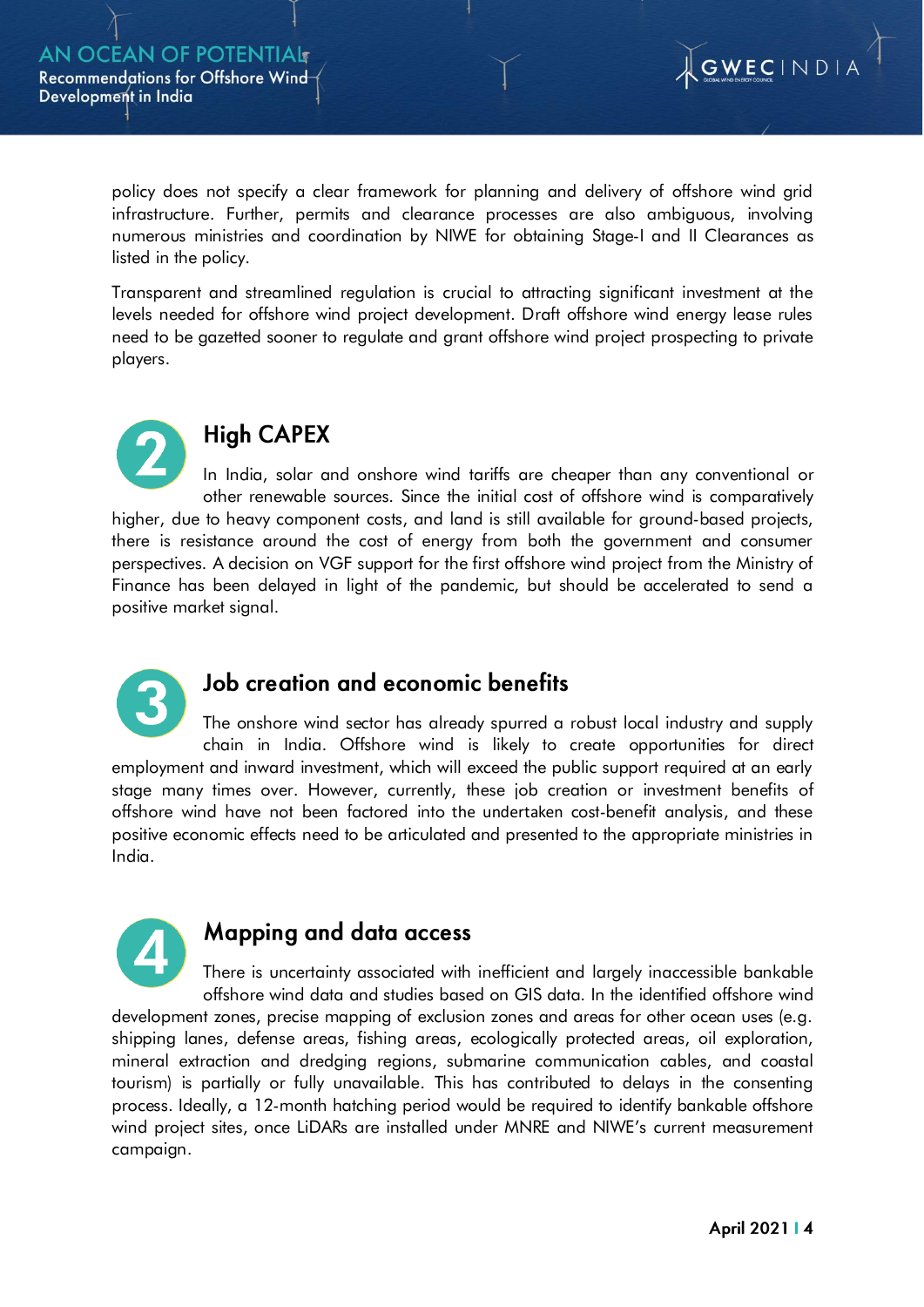



### Tender design and consenting

The 1 GW EOI for Gujarat attracted more than 30 global and domestic players in the wind sector. Although the bidding process of the EOI had stringent timelines it has created uncertainty at many stages. This could be better managed with clear and transparent timelines for the different sub-stages of tenders, and sufficient lead times for investors and developers to prepare their bids.

Infrastructure, logistics, and marine spatial planning (MSP) Narrow transportation routes are not suitable for delivering longer blades for offshore wind turbines. Local eco-system development must consider the requirements for offshore wind components, vessels, construction, and installation, particularly in ports where supply chain/OEM establishment can reduce transportation infrastructure costs by having in situ manufacturing and assembly of components. Currently, the Pipavav port in Gujarat is large with high vessel availability and storage facilities, but needs to be optimised for offshore wind; Tamil Nadu ports, largely surrounded by the defense and fishing activities, are relatively smaller in size and need significant modification for offshore wind readiness.



## Socioeconomic challenges vis-à-vis local fishing communities

Most coastal areas of Gujarat are rich in biodiversity and home to fishing activity up to 10 km off the coast. A rapid environmental impact assessment (EIA) study was conducted for the EOI; however, a detailed EIA study for overall impact analysis is still required to meet international standards for project bankability and attract global financing entities. Similarly, in Tamil Nadu, there is stronger offshore wind resource, but also a longstanding tradition of fishing communities which requires a detailed EIA and stakeholder engagement and coordination for social acceptance.



### **Technological suitability and competence**

Through FOWIND and FOWPI, the GoI has recognised that economies of scale would be required to exploit appropriate technologies for Indian offshore wind sites. Generally, these sites may require specific foundation technology and customisation, instead of standard wind turbine generator technology.